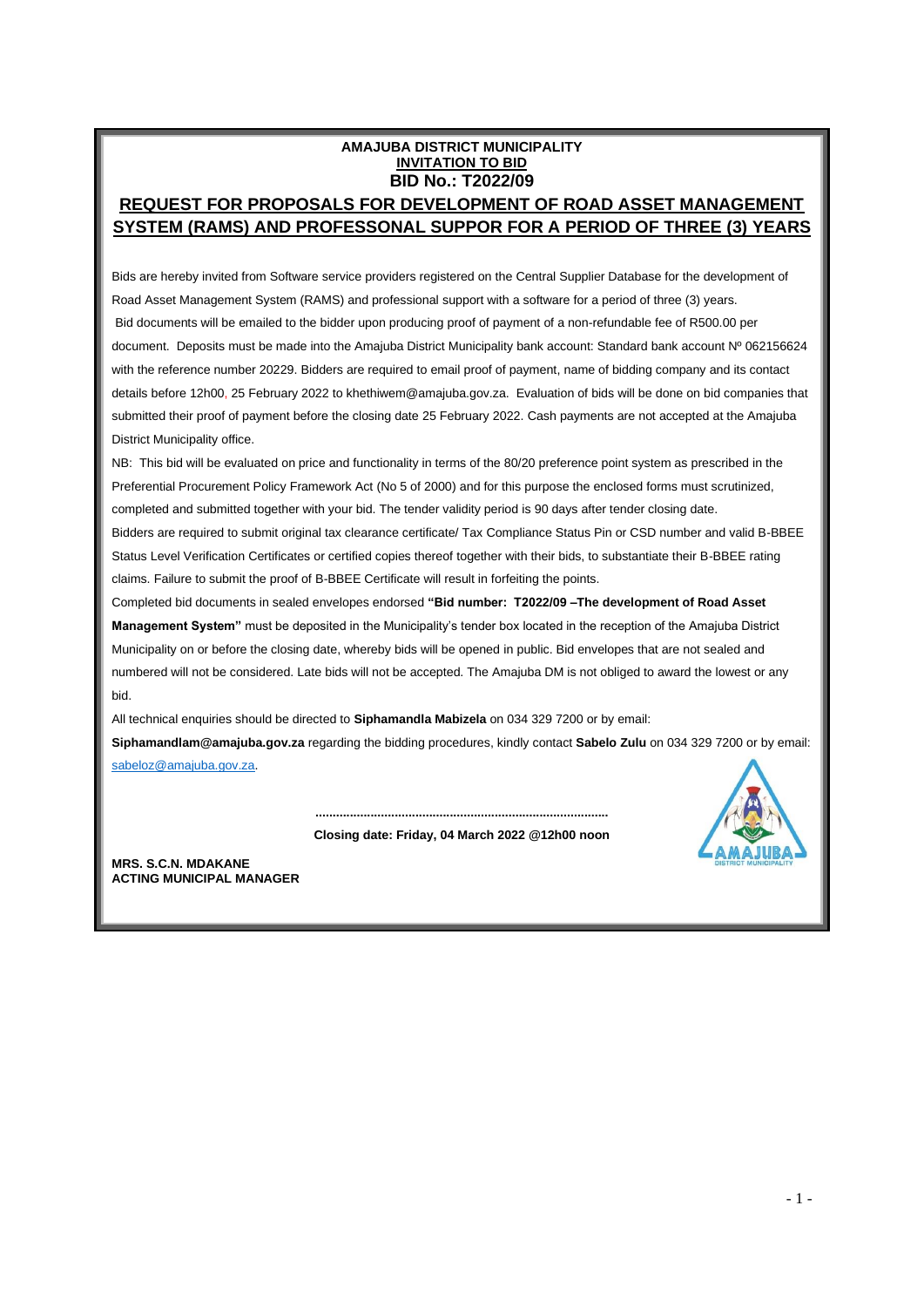

## **1. Introduction**

Bids are hereby invited from IT companies involved in System Development for the provision of a Road Asset Management System, system deployment and configuration in Amajuba District Municipality Server, Information and decision support system are indispensable for the effective management of the road network at both the operation and strategy level, to ensure good governance outcomes and optimal service delivery. In South Africa and throughout the world the road asset has suffered from decades of under-investment due to:-

- **1.1** Lack of investment in planned or periodic maintenance.
- **1.2** The lack of whole cycle management strategy.
- **1.3** Lack of effective and efficient routine and periodic maintenance.
- **1.4** Level of service has been budget driven rather than performance based.

As a result, many roads from strategic routes through to unclassified local roads are in a critical condition requiring capital investment to raise them to the desired level of service and thereafter to maintain them.

## **2. Background**

The National Department of Transport (NDoT) has identified forty-four (44) rural district municipalities in the country as beneficiaries of their Rural Road Asset Management System grant to assist and support the management of rural roads through the development of a Road Assets Management System (RAMS).

The scope and purpose of this grant is to assist rural municipalities to setup rural roads assets management system and to collect rural data in line with the Road Infrastructure Strategic Framework for South Africa (RISFSA) with the following measurable outputs:

- **2.1** Collection of road inventory data including condition assessment and traffic data; and
- **2.2** Setting up pavement and bridge management system compatible with national standards.

# **3. Statement of Work**

Amajuba District Municipality (ADM) is looking for a Professional Service Provider to supply a Rural Road Asset Management System (RRAMS) under a subscription basis for a period of 36 months.

The objectives of the project are to provide the Amajuba District Municipality with a sustainable spatial data subscription solution that meets the technical requirements of the Rural Road Asset Management System grant and assists the district to collect and maintain data in a timeous and accurate manner.

All roads' authorities should conduct roads condition surveys regularly, for both surfaced and unsurfaced roads. Such information coupled with increased levels for roads should aim at reducing the capital and maintenance backlog on the South African road network.

The need to access the current backlog with respect to the road provision and maintenance needs has been identified. Through Visual Surveys use of surveillance equipment, a combined analysis of both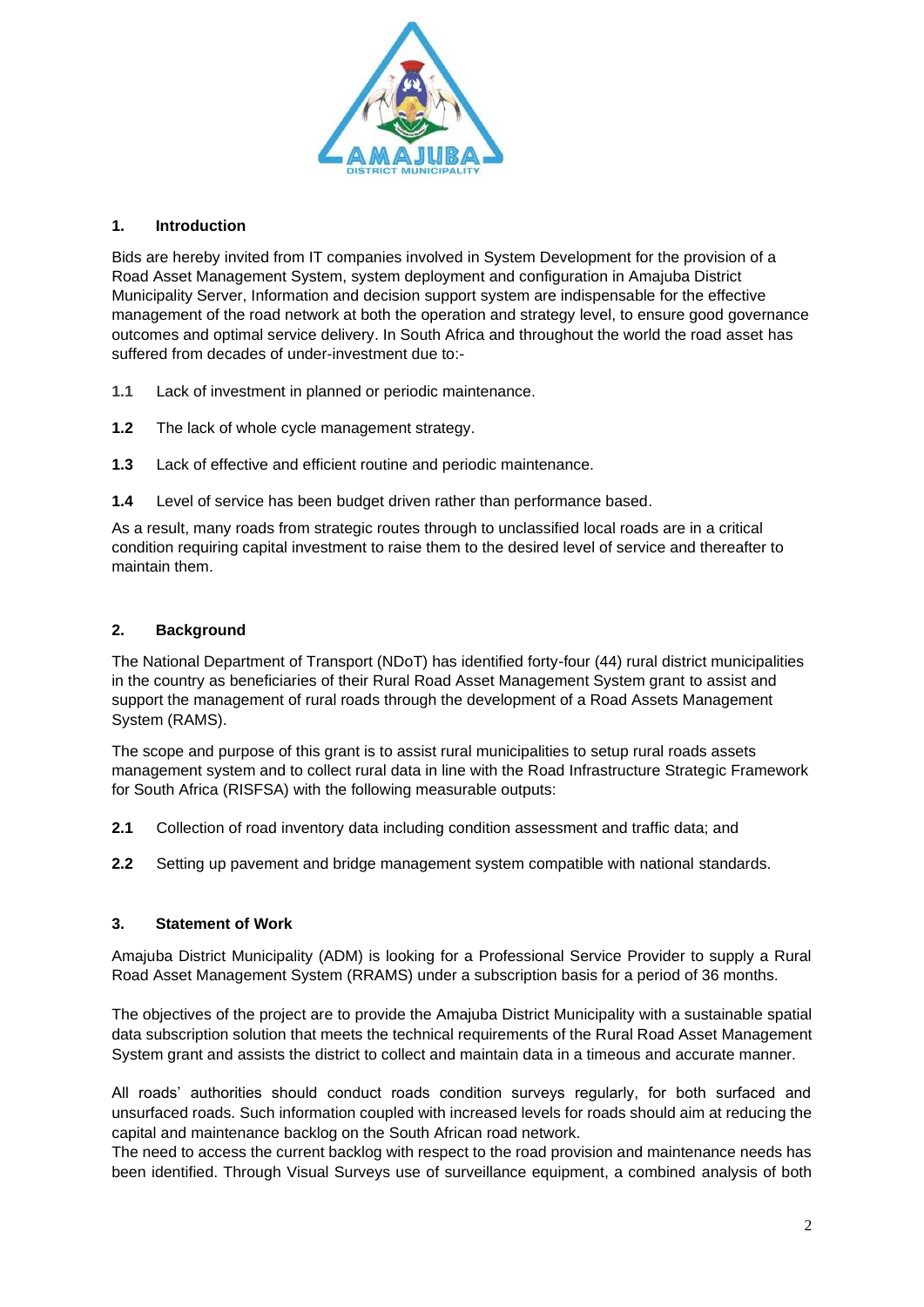paved and unpaved roads, we will be able to get the status of deterioration of roads such as potholes, rutting, corrugations, broken edges, erosion, shoulder wear and deformation.

Once the Road Network Assessment has been done, an Optimum Maintenance Fund Allocation can be done accordingly to address the current backlog of the South African Road Network Condition. Knowing the condition of the road network, the managers and engineers will be able to maintain and improve the quality of our roads.

## **4. User Requirements**

The system must be able to collect, store, process and present RRAMS data in accordance with the RRAMS grant requirements as outlined below.

### **Serve Hardware**

- **>=**12 [core@>=2.1Ghz](mailto:core@%3e=2.1Ghz)
- **>=**64GB RAM
- >=2TB Storage

#### **Backup Storage Hardware**

- NAS[OR] separate dedicated server
- $\bullet$   $> = 5TB$

### **Baremetal Hypervisor OH(Host)**

- Windows Server 2016+ with HyperV [OR]VMWare ESXi installed
- Virtual Machine Back software installed

## **Application Serve (Virtual Machine)**

- **>=12 VCPUs**
- **>=32GB RAM**
- **500GB hard disk**
- **In/outbound ethernet configured**
- **Ubuntu 16.04LTS installed**

#### **Database Server(Virtual Machine)**

- **>=12 VCPUs**
- **>=32GB RAM**
- **>=500GB hard disk**
- **In/outbound ethernet configured**
- **Ubuntu 16.04 LTS installed**

#### **Backup Regine**

• **Application and Database virtual machine added to Backup software"s automated backup configuration**

#### **Network Connectivity**

- Isolation subnet in the DMZ for the host and Virtual Machines
- External Access to the subnet via VPN
- External Fixed IP for the Application Server
- Routes configured to allow TCP in/out non VPN traffic on posts 80 and 443 to the Application server via the External Fixed IP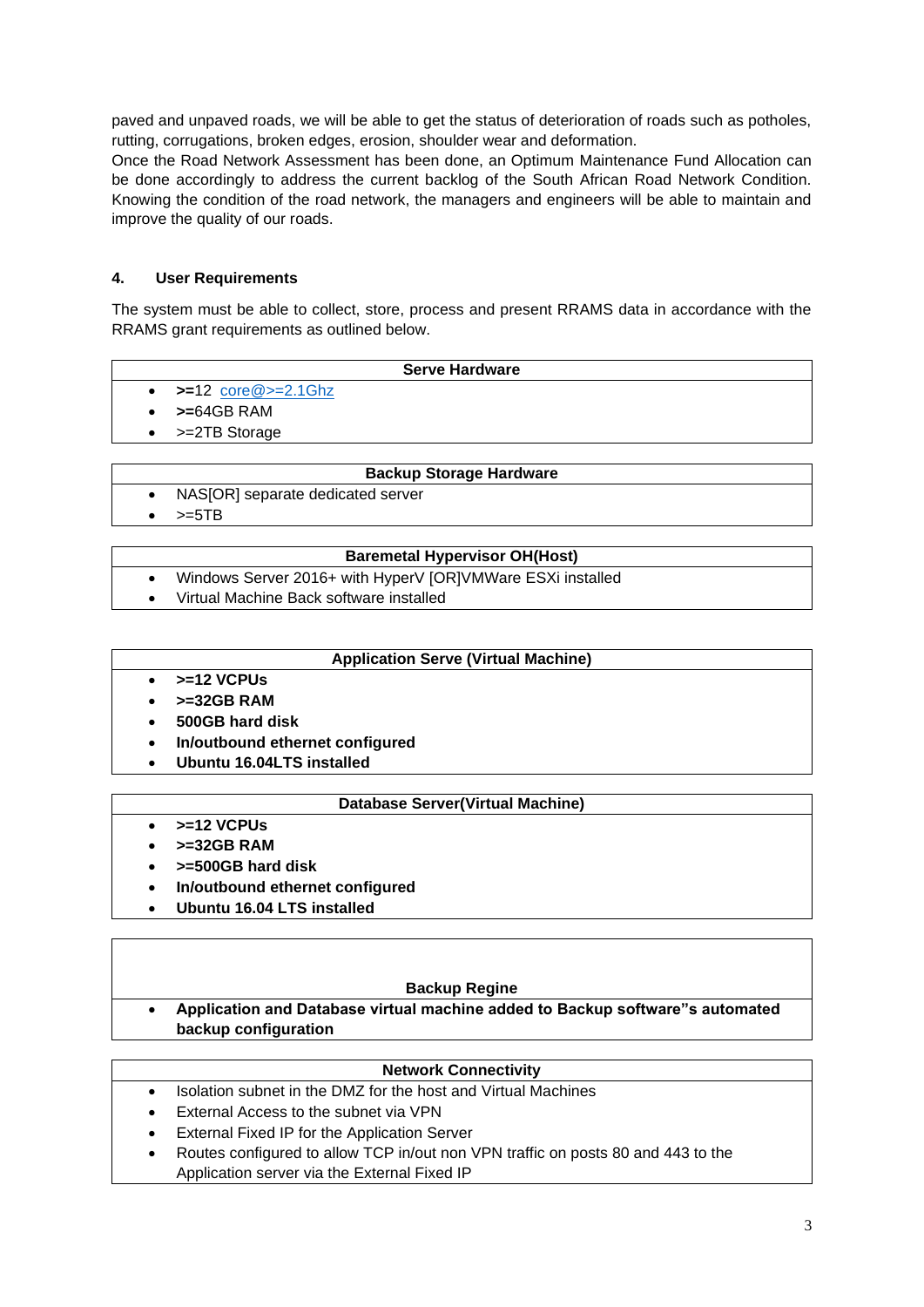### **4.1 Data Collection**

The system must have an integrated mobile application that can collect data in off-line mode (able to function in areas where there are no network/data coverage) in support of the RRAMS data collection processes as outlined below:

- 4.1.1 Road network inventory road geometry, name, length, surface type, administrative regions, and classification (RSFSA)
- 4.1.2 Road condition data visual condition data in accordance with THM9 and TMH12 guidelines*.*
- 4.1.3 Traffic data traffic volume data reported by calculating average daily traffic (ADT), annual average daily traffic (AADT), vehicle kilometres and percentage heavy vehicles.
- 4.1.4 Roadside furniture this includes guardrails, road signs, road markings, bush shelters, and minor retaining structures as per THM22.
- 4.1.5 Bridges bridge inventory data (condition assessments can only be carried out by a qualified and registered bridge inspector).

### **4.2 Calculations**

The system must be utilised, to identify and prioritise the maintenance requirements within the relevant budget limit, to improve condition of the roads and extend the lifespan of road infrastructure. To determine treatment actions, the system must perform calculations from the visual condition and traffic data. The system must support the calculation of functional and engineering indices as per the TMH22 guidelines and include (but not limited to):

- 4.2.1 VCI Visual Condition Index (aggregate and deduct methods).
- 4.2.2 RCI Reseal Condition Index (aggregate).
- 4.2.3 MNI- Maintenance Need Index.
- 4.2.4 SCI- Surface Condition Index.
- 4.2.5 STCI- Structural Condition Index.
- 4.2.6 FCI-Functional Condition Index.
- 4.2.7 CCI-Crack Condition Index.
- 4.2.8 PIROAD Priority Index for Road.
- 4.2.9 EVU Equivalent Vehicle Units.
- 4.2.10 VKM- Vehicle Kilometres.
- 4.2.11 AADT Annual Average Daily Traffic.
- 4.2.12 %HV Percentage Heavy Vehicles.
- 4.2.13 NCN Network Condition Number.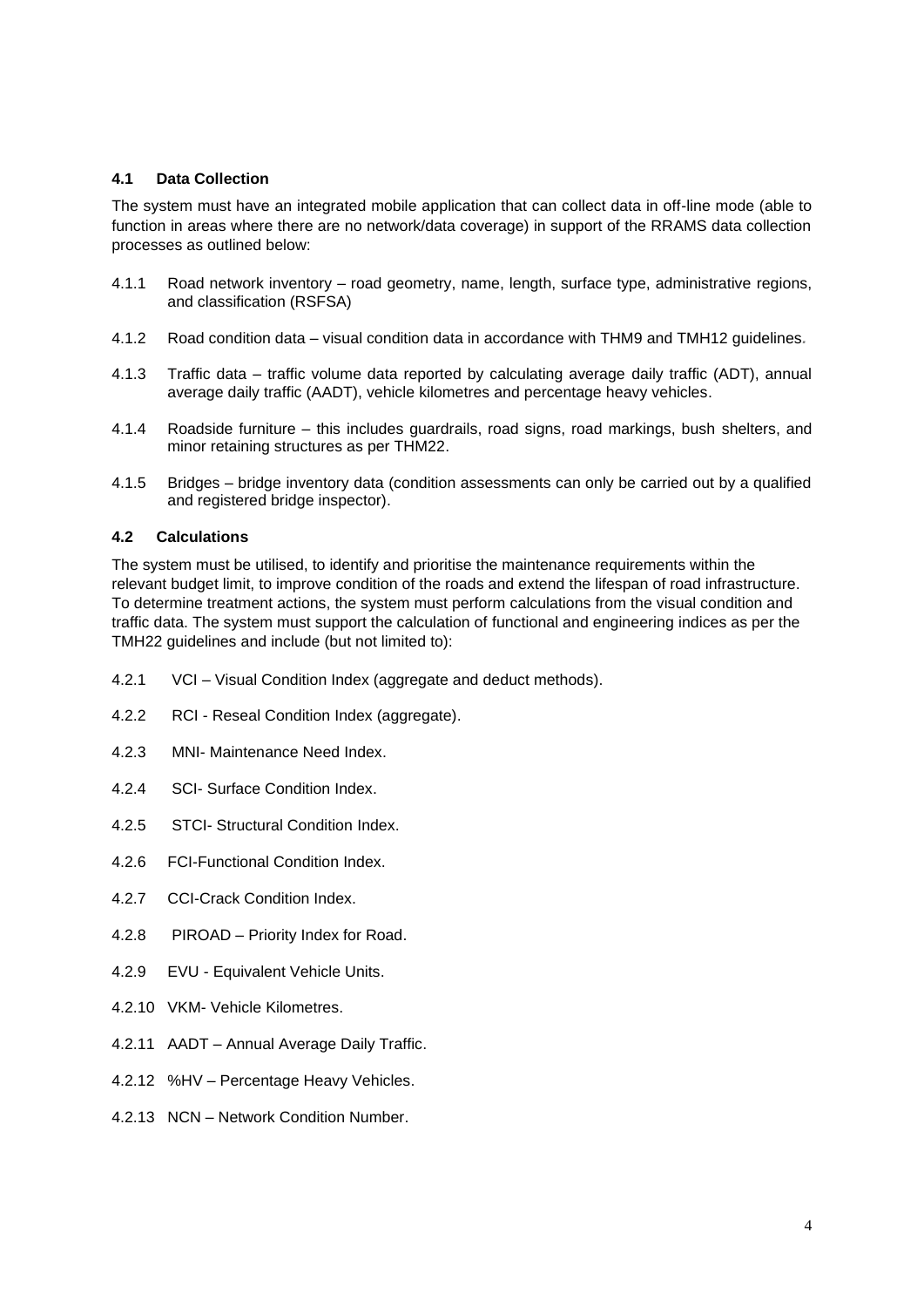## **4.3 Report and Data**

The system must provide interactive and on-line maps and reports for reporting on various metrics in accordance with the TMH22 guidelines, including (but not limited to):

- 4.3.1 The extent of the road network in the municipality.
- 4.3.2 The condition and condition trends of the network in the municipality.
- 4.3.3 Technical maintenance needs and treatment programs.
- 4.3.4 Road usage, asset value and depreciation.
- 4.3.5 The status of the municipality's RAMS.
- 4.3.6 The proportion of municipal roads with updated data captured on its RAMS.

The municipality is also responsible for submitting RRAMS data to NDoT on an annual basis. The proposed RRAMS must assist the ADM in the above reporting and data submission requirements.

### **4.4 System Specification**

The system must comply to the following specification:

#### **4.4.1 Web/mobile-based.**

- **4.4.1.1** The system should be accessible via a modem web-browser (on a desktop PC or smartphone) so that it is accessible to a wider audience without requiring specialised software to be installed.
- **4.4.1.2** The web interface should have an interactive map interface so that spatial data, such as the road network or road condition, can be visualised and edited (if the user has sufficient permissions).
- **4.4.1.3** The system must support cloud-hosting or client self-hosting options.

#### **4.4.2 User-customisable charts and reports.**

- **4.4.2.1** The system should have functionality that allows users to explore and query data in the system and produce saveable output reports and charts.
- **4.4.2.2** The system should allow the sharing (to other authorised users) of output reports and charts.
- **4.4.2.3** The system should come pre-configured with standard reports as described in the applicable TRH/TMH manuals.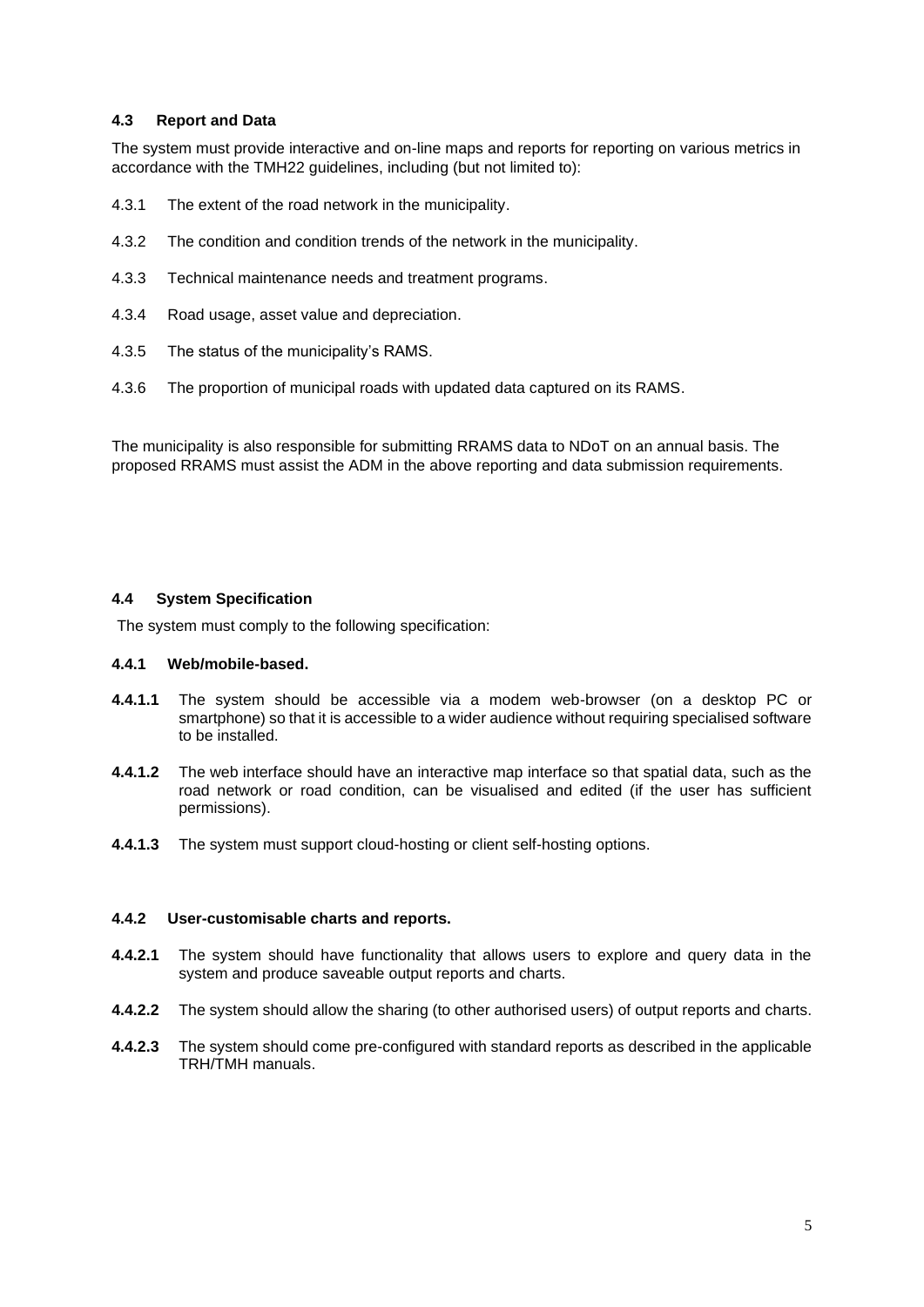### **4.4.3 System/user documentation**

- **4.4.3.1** The system must be sufficiently documented in terms of how to use and administer the system.
- **4.4.3.2** The documentation should preferably be available online and should be searchable*.*

### **4.4.4 Database-driven**

- **4.4.4.1** To ensure data integrity, the system must utilise a suitable relational database to house and manage data.
- **4.4.4.2** The database should be spatially enabled so that all road and related features can be stored therein.

### **4.4.5 Search and filter**

**4.4.5.1** The system must have search functionality that allows users to find specific features of interest e.g., show all the paved roads within a certain Municipality, Ward or Town.

### **4.4.6 Importing and Exporting**

- **4.4.6.1** The system must support importing of data exported from other systems or applications (e.g., MobiCap). The following import formats must be supported: csv, xlsx, ESRI shp file.
- **4.4.6.2** The system must support direct exporting of data in the formats prescribed by the prevailing TMH18 manual.
- **4.4.6.3** The system should support exporting spatial data in the following spatial formats: ESRI shp and Google Earth km'.
- **4.4.6.4** The system should support exporting non-spatial data in the following formats: csv, xlsx.

## **4.4.7 GRMS & PMS Calculations**

**4.4.7.1** The system should include calculations specified in the applicability RAMS-related TRH/TMH manuals.

### **4.4.8 Mobile Data Collection**

**(The service provider must also provider the MACHINES or TEBLET and GPS that will suit the system)**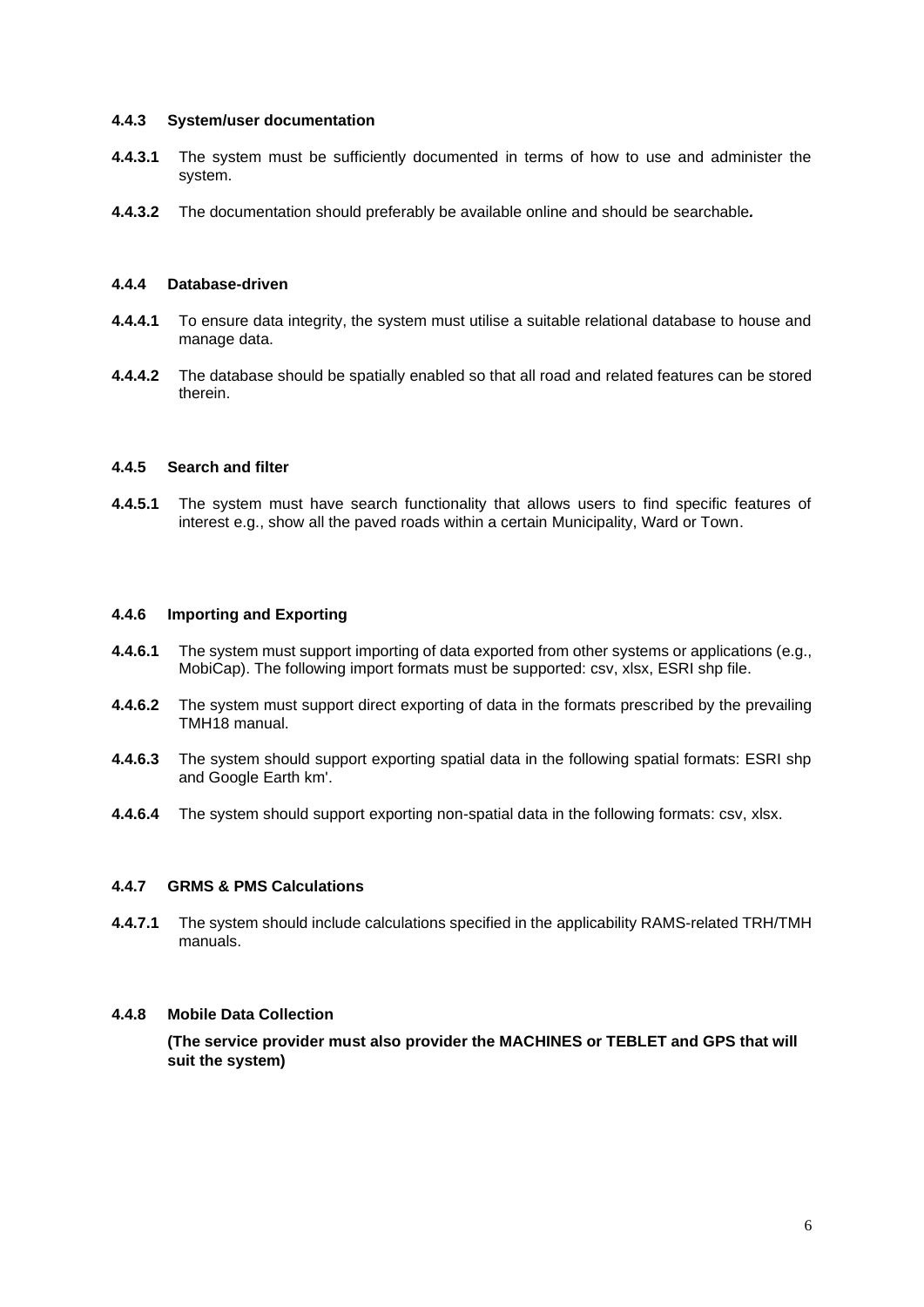- **4.4.8.1** The system should have a supporting mobile application, preferably Android-based, that allows for viewing, capturing, and updating of information in the field (mobile data collection) on a smartphone or tablet device.
- **4.4.8.2** Data collected via the mobile application must automatically flow to the system.
- **4.4.8.3** The mobile application must include support for capturing photos and GPS co-ordinates of features as points (e.g., for roadside furniture) and lines (e.g., for road geometry).
- **4.4.8.4** The mobile application must be able to view, capture and update information when not connected to the Internet (offline mode) and synchronise changes back to the server when Internet connectivity is available.

## **4.4.9 Data review and validation**

- **4.4.9.1** The system should have functionality that allows an administrator/manager to review and authorise (accept/reject) data that has been submitted to the system from the field (via mobile data collection).
- **4.4.9.2** The system must implement the specified.

### **4.4.10 Systems Integration**

- **4.4.10.1** System data must be accessible from mainstream Desktop GIS packages (e.g., QGIS and ArcGIS) so that geospatial data can be maintained, geospatial analysis performed, and printable map layouts produced.
- **4.4.10.2** The system should allow administrators to create authorisation groups and set appropriate user/group access rights and permission levels (e.g., can view, can edit, can add, can delete).

## **4.4.11 User/group access control and permissions**

- **4.4.11.1** The system should support multiple users.
- **4.4.11.2** The system should allow administrators to create authorisation groups and set appropriate user/group access rights and permission levels (e.g., can view, can edit, can add, can delete).

#### **5. Bid Requirements**

5.1. Bidders must be registered with the Engineering Council of South Africa (ECSA) as a Professional Civil Engineer and have a minimum tertiary qualification of NQF 7 in Civil Engineering.

5.2. Registered GIS practitioner with the South African Geomatics Council and a minimum tertiary qualification of NQF 7.